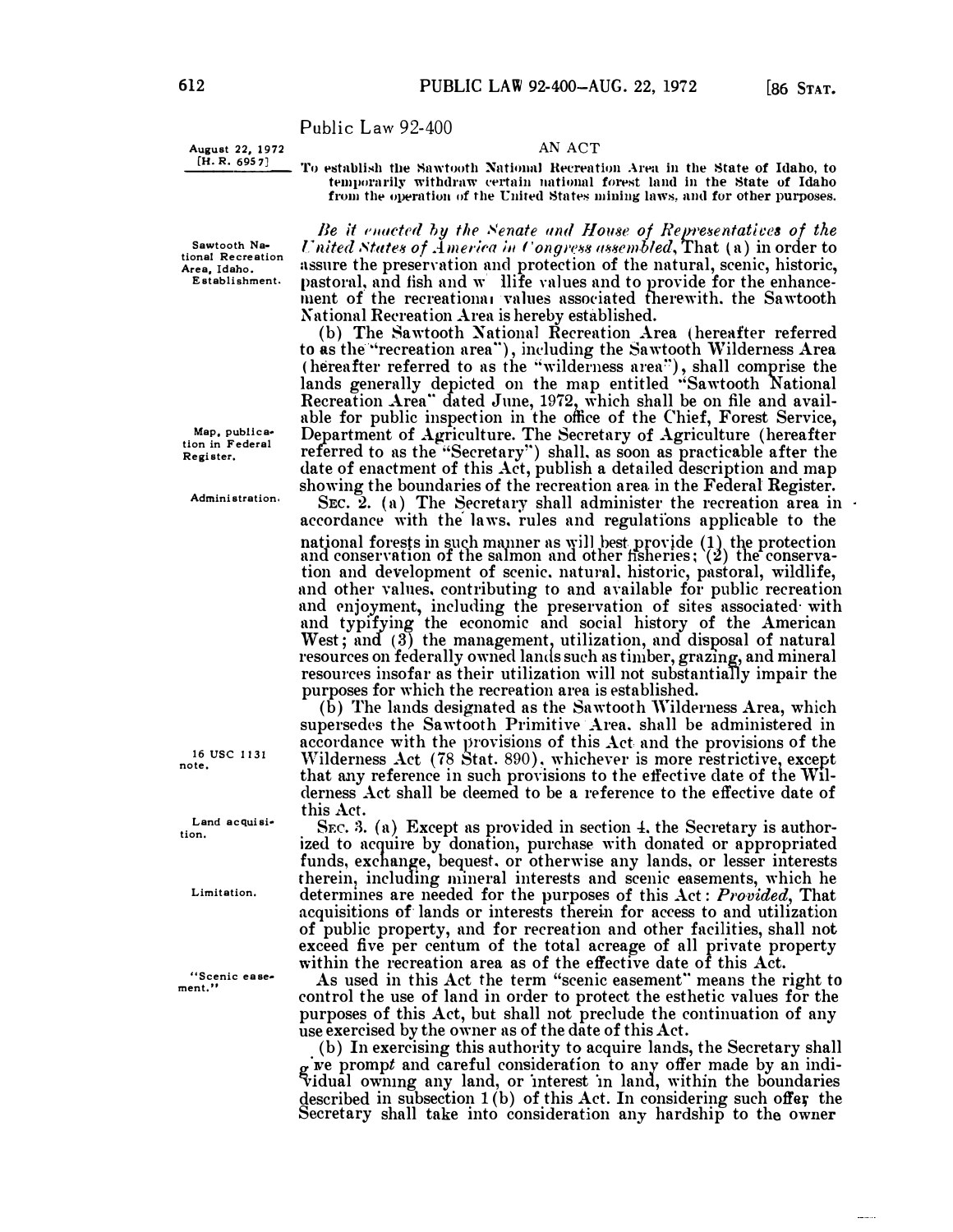which might result from any undue delay in acquiring his property.

(c) The Secretary may utilize condemnation proceedings without the consent of the owner to acquire private lands or interests therein proceedings. pursuant to this section only in cases where, in his judgment, all reason-able efforts to acquire such lands or interests therem by negotiation have failed, and in such cases he shall acquire only such title as, in his judgment, is reasonably necessary to accomplish the objectives of this Act.

(d) In exercising his authority to acquire property by exchange, the (d) In exercising his authority to acquire property by exchange, the Non-Federal property, or interests  $\frac{\text{p}{\text{replace}}}$  extherein, located within the recreation area and, notwithstanding any other provision of law, he may convey in exchange therefor any federally owned property within the State of Idaho which he classifies as suitable for exchange and which is under his administrative jurisdiction. The values of the properties so exchanged shall be approximately equal or, if they are not approximately equal, they shall be equalized by the payment of cash to the grantor or to the Secretary as the circumstances require. In the exercise of his exchange authority, the Secretary may utilize authorities and procedures available to him in connection with exchanges of national forest lands.

( e) Nothing in this Act shall be construed as limiting the authority of the Secretary to acquire mineral interests in lands within the <sup>ests.</sup> recreation area, with or without the consent *of* the owner. Upon acquisition of any such interest, the lands and/or minerals covered by such interest are by this Act withdrawn from entry or appropriation under the United States mining laws and from disposition under all laws pertaining to mineral leasing and all amendments thereto.

(f) Any land or interest in land owned by the State of Idaho or any of its political subdivisions may be acquired only by donation or exchange.

(g) Notwithstanding any other provision of law, any Federal property located within the recreation area may, with the concurrence of the agency having custody thereof, be transferred without consideration to the administrative jurisdiction of the Secretary for use by him in carrying out the purposes of this Act. Lands acquired by the Secretary or transferred to his administrative jurisdiction within the recreation area shall become parts of the recreation area and *of* the national forest within or adjacent to which they are located.

(h) Except as otherwise provided, the Secretary shall have the authority to use condemnation as a means of acquiring a clear and <sup>authority.</sup> marketable title, free of any and all encumbrances.

SEC. 4. (a) The Secretary shall make and publish regulations s�t-**Private land,** ting standards for the use, subdivision, and development of privately <sup>regulations.<br>
owned property within the boundaries of the recreation area. Such</sup> owned property within the boundaries of the recreation area. Such regulations shall be generally in furtherance of the purposes of this Act and shall have the object of assuring that the highest and best private use, subdivision, and development of such privately owned property is consistent with the purposes of this Act and with the overall general plan of the recreation area. Such regulations shall be as detailed and specific as is reasonably required to accomplish such objective and purpose. Such regulations may differ amongst the several parcels of private land in the boundaries and may from time to time be amended by the Secretary. All regulations adopted under this section shall be promulgated in conformity with the provisions of the ence on shall be promulgated in conformity with the provisions of the<br>Administrative Procedure Act. The United States District Court for  $\frac{60}{5}$  sta<br>the District 6 Idaho shall have jurisdiction to review any regulations established pursuant to the first sentence of this subsection, upon <sup>a</sup> eomplaint filed within six months after the effective date of such regulations. by any affected landowner in an action for a declaratory judgment.

**condemnation** 

**Non-Federal** 

**Mineral inter-**

**Condemnation** 

**<sup>60</sup>**st**at. 237 · 5 use prec.**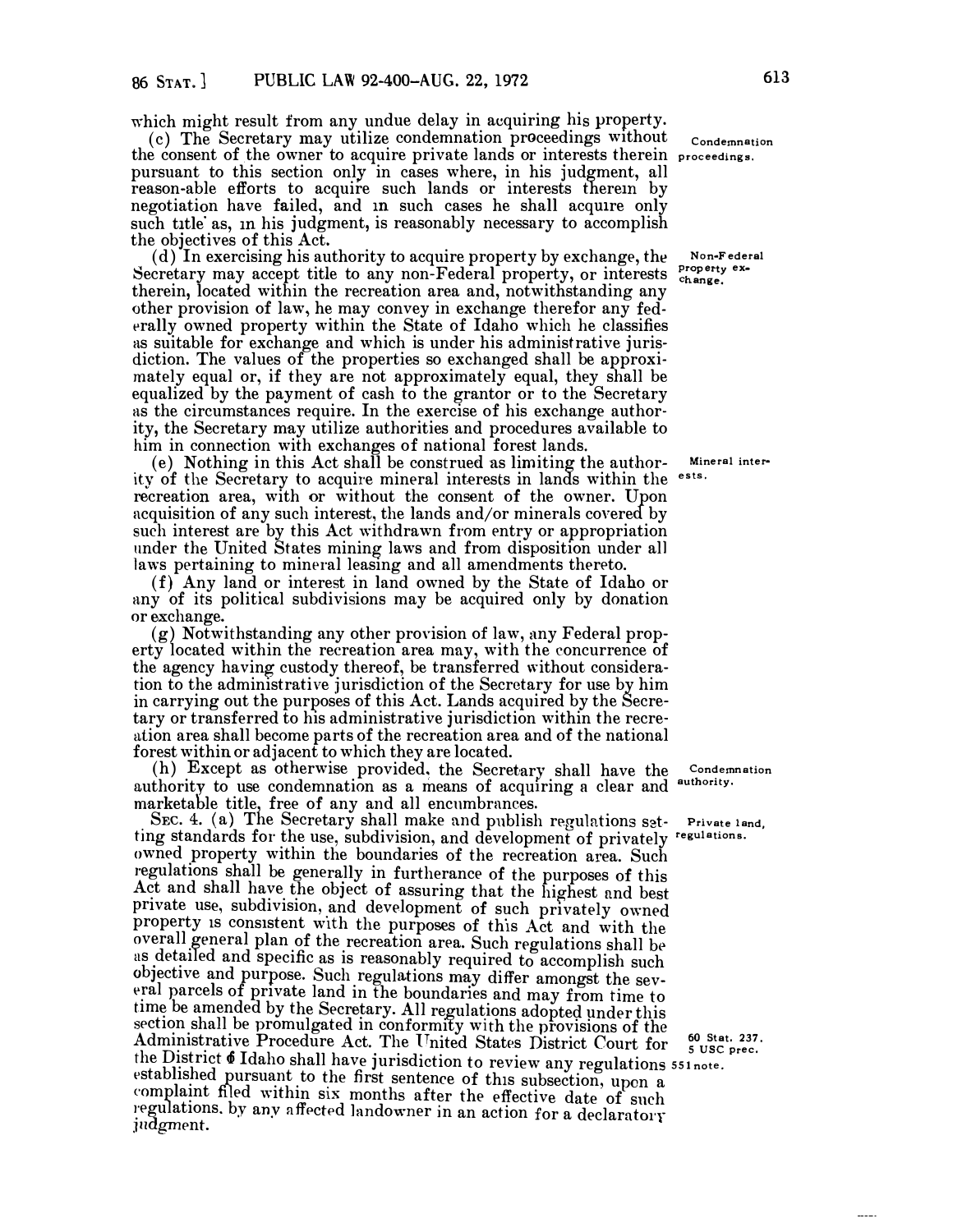**Condemnation restriction.** 

**Wilderness**  areas, designa. **tion.** 

**16USC 1132.** 

**Stanley, restoration.** 

**State civil and**  tion. criminal jurisdic-

**Hunting and fishing regulations.** 

**Federal-St ate water rights.** 

Mining restric**tion.** 

**Land surface protection, regulations.** 

(b) After publication of such regulations, no privately owned lands shall be acquired by the Secretary by condemnation unless he determines, in his judgment, that such lands are being used, or are in imminent danger of being used, in a manner incompatible with the regulations established pursuant to this section or unless such lands are determined to be necessary for access or development, in which case such acquisitions shall be subject to the 5 per centum limitation established in subsection 3 (a) of this Act.

SEc. 5. The Secretary shall, as soon as practicable after the enactment of this Act, review the undeveloped and unimproved portion or portions of the recreation area as to suitability or nonsuitability for preservation as a part of the National Wilderness Preservation System. In conducting his review, the Secretary shall comply with the provisions of subsection  $3(d)$  of the Wilderness Act of September 3, 1964 (78 Stat. 892), relating to public notice, public hearings, and review by State and other agencies, and shall advise the Senate and House of Representatives of his recommendations with respect to the designation as wilderness of the area or areas reviewed.

SEC. 6. The Secretary may cooperate with other Federal agencies, with State and local public agencies, and with private individuals and agencies in the development and operation of facilities and services in the area in furtherance of the purposes of this Act, including, but not limited to, the restoration and maintenance of the historic setting and background of the frontier ranch-type town of Stanley.

SEC. 7. Nothing in this Act shall diminish, enlarge, or modify any right of the State of Idaho, or any political subdivision thereof, to exercise civil and criminal jurisdiction within the recreation area or of rights to tax persons, corporations, franchises, or property, including mineral or other interests, in or on lands or waters within the recreation area.

SEc. 8. The Secretary shall permit hunting and fishing on lands and waters under his jurisdiction within the boundaries of the recreation area in accordance with applicable laws of the United States and the State of Idaho, except that the Secretary may designate zones where, and establish periods when, no hunting or fishing shall be permitted for reasons of public safety, administration, or public use and enjoyment. Except in emergencies, any regulations of the Secretary pursuant to this section shall be put into effect only after consultation with the appropriate State fish and game department.

SEC. 9. The jurisdiction of the State and the United States over waters of any stream included in the recreation area shall be determined by established principles of law. Under the provisions of this Act, any taking by the United States of a water right which is vested under either State or Federal law at the time of enactment of this Act shall entitle the owner thereof to just compensation. Nothing in this Act shall constitute an express or implied claim or denial on the part of the Federal Government as to exemption from State water laws.

SEc. 10. Subject to valid existing rights, all Federal lands located in the recreation area are hereby withdrawn from all forms of location, entry, and patent under the mining laws of the United States.

SEC. 11. The Congress hereby recognizes and declares the need to take action *to* regulate the use of, and protect the surface values of, the Federal lands in the recreation area, and directs that rules and regulations necessary to carry out this section shall be promulgated and issued by the Secretary of Agriculture after consultation with the Secretary of the Interior. Such regulations shall include, when deemed necessary, provisions for control of the use of motorized and mechanical equipment for transportation over, or alteration of, the surface of such Federal land in connection with any authorized activities on su ch land, including but not limited to mineral prospecting,

exploration, or development operations.